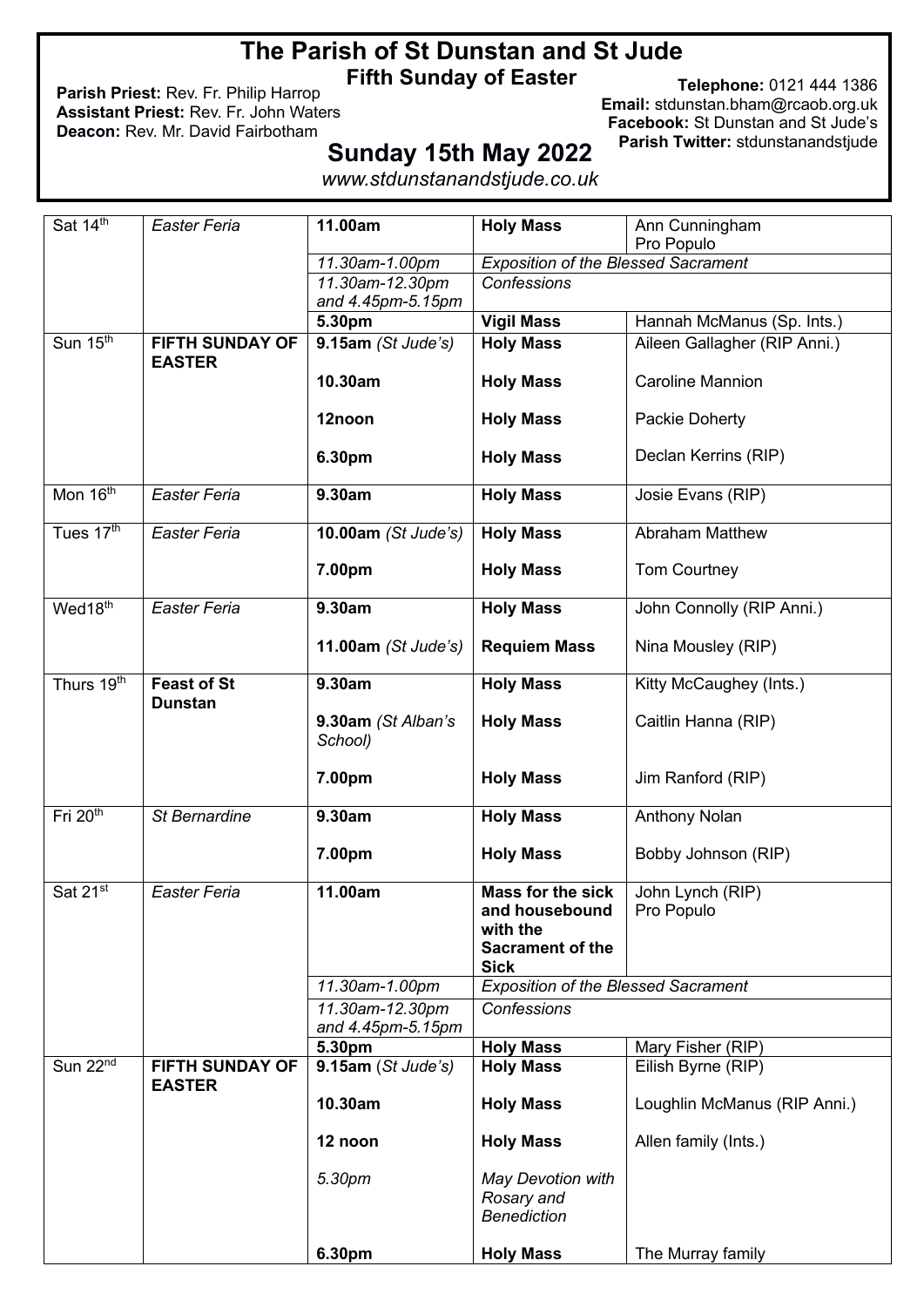

**Welcome to Mass.** The 10.30am Mass today is the Family Mass with a group of children from our schools helping with the choir and reading.

**This Thursday is the Feast of St Dunstan**. There will be an extra Mass with St Dunstan's school at 9.30am.

**Sunday Mass Obligation.** During the days of the pandemic the obligation for all Catholics to hear Mass on Sunday was lifted as it was deemed unsafe to gather. Due to various measures such as the vaccine, the severity of the virus has been much reduced, and for some time, the country has been moving out of the pandemic phase and returning to a greater normality. Our bishops have decided that it is a good time to encourage everyone who is able to come back to Mass. The restoration of the Sunday obligation will take effect from Pentecost Sunday, the birthday of the Church. The Bishops also acknowledge that for many people during the lockdown the livestreaming of Mass was a much appreciated gift – and will continue to be so by those who are sick or vulnerable for whom there is no obligation to come to Mass. But for the able-bodied l

ivestream Mass will not fulfil the Christian obligation to gather at the Altar. If you can spread the word around – it might give the necessary nudge to a number of people who have been absent from Mass for some time. You will be able to read the Bishop's document on the website.

**Help for Ukrainian Refugees:** Father Hudson's Care is working with the Archdiocese of Birmingham and Ukrainian communities to provide support for people forced to leave Ukraine because of the war. Many people want to help Ukrainian refugees by offering accommodation in their homes. The Archdiocese has asked Father Hudson's Care to work with Catholic Ukrainian communities to co-ordinate such offers of help, working alongside matching agencies, local councils and CSAN. If you wish to offer accommodation, please contact Father Hudson's on 01675 434000 between the hours of  $8:30 - 5:00$ pm Monday to Thursday, and  $8:30 - 5:00$ 4:30pm on Friday.

**Gift Aid Envelopes:** There are still a number of Gift Aid and planned giving boxes in the office. If you haven't collected yours, please could you collect them this week.

**The annual Mass for the sick** will take place this Saturday at 11am. Thanks to the SVP for again organising this occasion. Mass will be followed by a buffet lunch and get together in the Conference Room hosted by the SVP. If you can offer a lift if needed, or if you know of somebody who would like to come and needs a lift, please contact John Oakley on 07754 864906. (Please note that guests will need to be able to get in and out of a vehicle without the need for manual handling.) If you can help with catering, please contact Andy Gudge on 07855 8244334.

**Church opening.** Church will open this week at 8.30am Monday to Thursday and will remain open until 12.30pm for those who wish to come and say a prayer before the Blessed Sacrament or light a candle. On Fridays, church will be open from 8.30am throughout the day until evening Mass for adoration of the Blessed Sacrament. Hopefully the church will be used enough to prevent misuse! The toilets won't be open during these times.

**Jam is back!** Jams and marmalades will be sold after the 10:30am and 12 noon Masses at St Dunstan's today. All proceeds will go to the Jane Smith Education Fund. If anyone has spare jam jars, please do bring these along.

**Sunday Singing Group:** Thank you again to those who helped to lead the singing for the Holy Week and Easter liturgies. Following on from Easter, a singing group will meet approximately half an hour before both Sunday morning Masses at St Dunstan's to practice the hymns for the day. It would be wonderful to have some extra faces (and voices) to join us at either Mass.

**Youth Group launch.** A new group will commence on a monthly basis for younger children aged 7yrs to 12yrs this Friday from 6pm to 7.30pm. Everybody is welcome.

**We pray for those who have died recently:** Mary McGuiness, Jean Mullins, Kevin McCaughey (Requiem Mass 1<sup>st</sup> June), and Nina Mousley.

The funeral of Mary McGuiness is on Monday 23<sup>rd</sup> May 2pm at Robin Hood Crematorium.

**We pray for those to be Baptised today:** Catherine Francis Wood at St Dunstan's.

**The next Baptism Preparation Meeting** is on Tuesday 7<sup>th</sup> June at 7.45pm in St Dunstan's Church. If you would like to come to this meeting, please contact the Parish office and leave your name and phone number.

**Prayer Group** in the Conference Room every Sunday at 7.30pm. All welcome.

**Lectio Divina** in the Conference Room after Mass every Monday when we reflect on the following Sunday's Gospel and how it inspires and informs everyday life with its joys and challenges.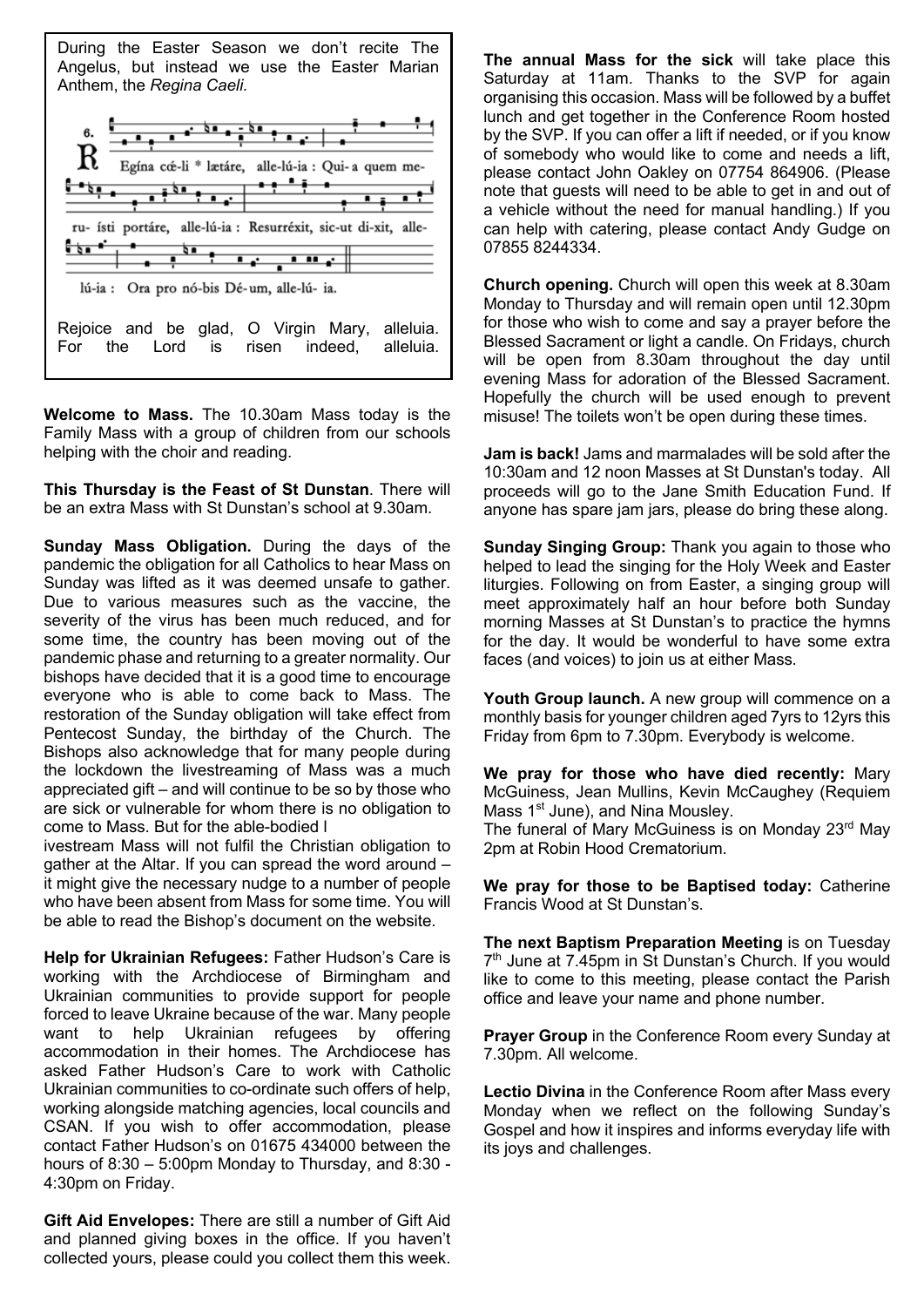

# **GUIDANCE FOR HOLY COMMUNION**

There have been occasions where people have walked away with the sacred host without consuming it.

**It is very important** for the respect we ought to give to the most Holy Sacrament, that:

- 1. You remove your face covering from your mouth immediately before receiving communion so that you can receive.
- 2. If you do receive the Holy Eucharist in the hand, consume the host immediately before stepping away from the priest.
- 3. It is also respectful to leave a reasonable space before the person in front of you. There's no rush, and we won't run out of the Blessed Sacrament.

|                                                           | <b>COLLECTIONS:</b>                                     |
|-----------------------------------------------------------|---------------------------------------------------------|
| <b>Gift Aid</b><br>Non-Gift Aid<br><b>Clergy Training</b> | <b>St Dunstan's</b><br>£ 399.50<br>£ 939.13<br>£ 255.74 |
| Fund                                                      | St Jude's                                               |
| <b>Gift Aid</b>                                           | £ 55.00                                                 |
| Non-Gift Aid                                              | £ $136.45$                                              |
| <b>Clergy Training</b><br>Fund                            | £ 63.60                                                 |
| for the Fabric Fund in both churches.                     | There will be a retiring collection today               |

**Little Lambs:** A chance for a coffee and chat with other parents, grandparents and carers whilst the children play in a COVID safe environment. Come and join us in the Conference Room from 10.15am to 12.15pm this Friday.

**Walsingham:** A good number of parishioners are going on pilgrimage to Our Lady's shrine on Friday 27<sup>th</sup> May. Any parishioners who would like petitions taking. please drop them in the presbytery or hand to one of the priests.

Final Arrangements for pilgrims! Please meet at the entrance to the church car park on Institute Road at 9.00am on Friday  $27<sup>th</sup>$  May where the coach will be waiting for us. You will be given an itinerary, room details and further information about the weekend on the coach.  Inform Isabel O'Connell of any dietary requirements before Thursday 26<sup>th</sup> May. Her number is 07758004306. **Important**: If you have any Covid symptoms in the run up to the pilgrimage, please do not come on the trip.

**Oscott College Organ Recital**. The seminary community is arranging an organ recital at 4.30 pm on Sunday 29<sup>th</sup> May. Tickets are £10 each, which includes a cream tea after the recital. Proceeds will go to the Tabor House homeless project in Birmingham. There is also the opportunity to join the seminary for Evening Prayer at 6:30 pm.

If you would like to attend, please contact Martin Casey on 07980 650005 or mfpcasey@hotmail.com. Transport from and returning to St Dunstan's can be arranged, or you are welcome to make your own way, but we have been asked to advise the seminary of numbers for seating and catering purposes.

**Two's Company Befriending** is part of a national charity called Living Lives UK which addresses loneliness and social isolation. Weekly contact can help unsupported people start again, regain confidence and find connection in their local community. If you are interested in getting involved, please contact Anne Palmer on 0800 999 1928 or email anne.palmer@newlifebaptistchurch.org.uk.